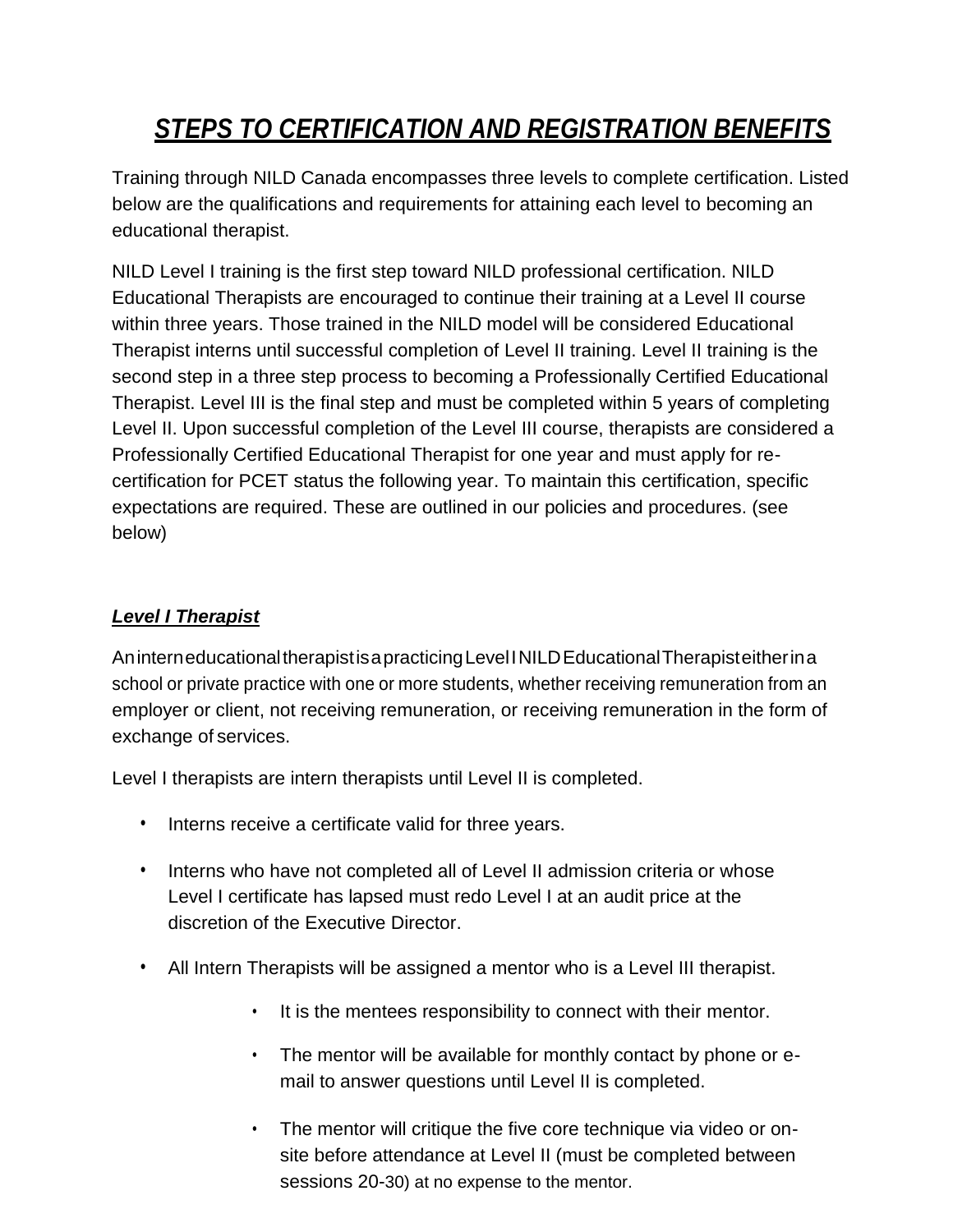- The intern should be encouraged to view at least one therapy session by an experienced therapist.
- The intern shall be responsible to cover mileage (at current CRA rates) as well as a flat fee of \$150.00 for each session critique and
- \$45/hour for parent meetings and follow-up parent conferences that require the mentor's presence.

#### *Level II Admission Criteria*

- Completion of all intern requirements
	- The intern must view a Level II therapy session (with Level II techniques) either live or on the website.
	- The intern must have completed a minimum of 80 student contact hours.
	- The intern must have demonstrated a therapy session (between sessions 20-30) to their mentor and have the evaluation sent to NILD Canada.
	- The intern must maintain NILD Canada yearly therapist registration and licensing.
	- Level II educational therapists receive a certificate that is valid for 3 years.
	- The intern must continue with Professional Development:
		- Proof of attendance at an Annual NILD Conference and/or workshops.

## *Level III Admission Criteria*

- Successful completion of Level I and Level II training.
- Therapist must have completed a minimum of 160 contact hours between Levels II and III.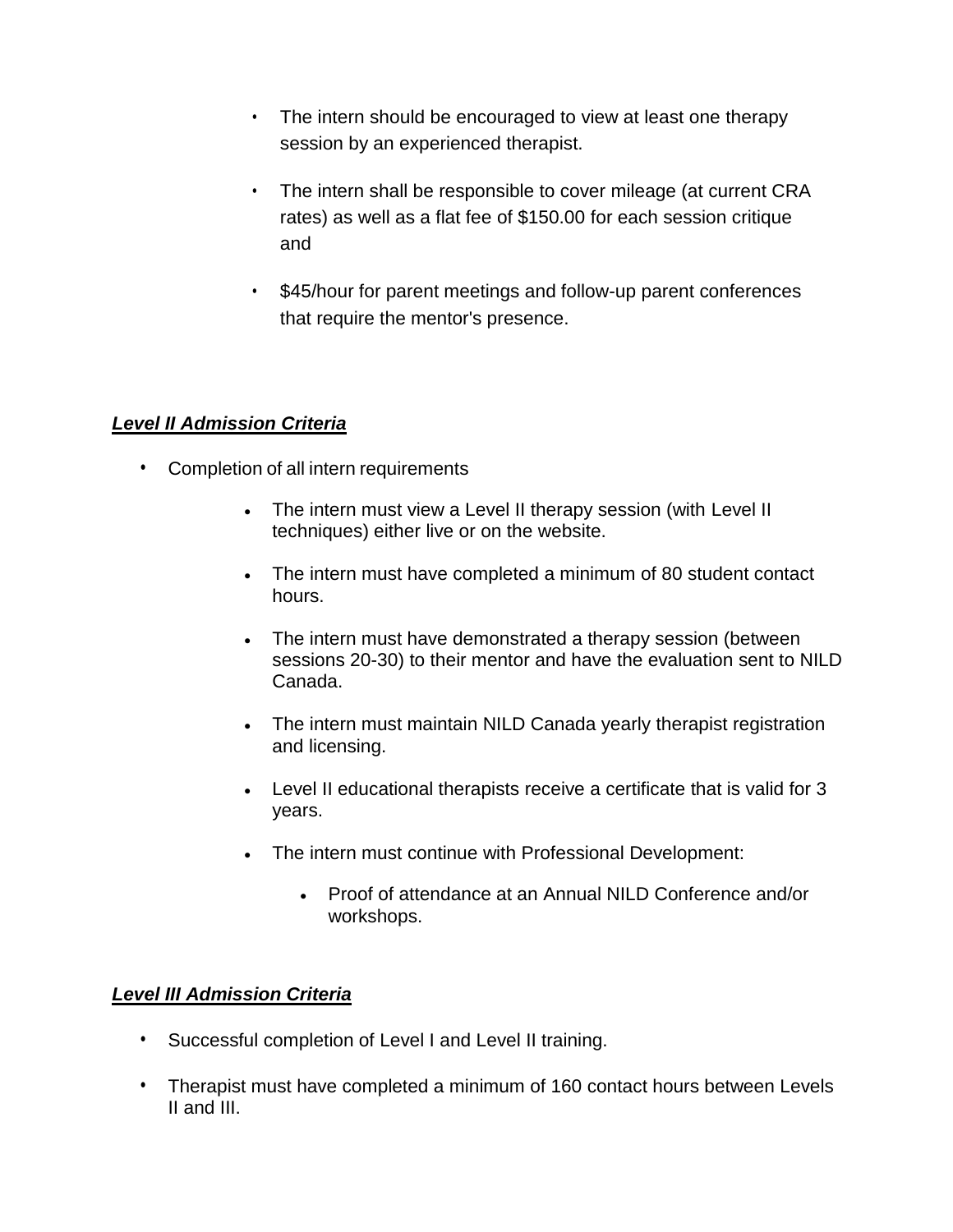- Therapists who have not completed all of Level III admission criteria or whose Level II certificate has lapsed must either audit or redo Level II at the discretion of the Executive Director.
- Therapist must continue with Professional Development.
- Proof of attendance at an Annual NILD Conference and/or workshops.
- Therapists must maintain yearly NILD Canada registration and licensing
- Observe a live or recorded Level III NILD Educational Therapy™ session. This will be on line
	- through the members' only section at [www.nildcanada.org.](http://www.nildcanada.org/)
- Two letters of reference from a school administrator, program coordinator, parent of a current student or teacher of a recent student

#### *Professional Certified Educational Therapists*

- After completing the Level III requirements, PCET certification is offered to the therapist for one year, upon the approval of the Executive Director. At the end of the year re-certification is required.
- RE-CERTIFICATION occurs yearly and includes the following:
	- Attendance at 1 Regional Conference within the last 2 years.
	- 160 student contact hours within the past year.
	- Complete TWO of the following options:
		- Complete an NILD supplementary course or workshop training
		- 3 CEUs (3 CEUs or approximately 18 hours) from education related classes/workshops, webinars or graduate courses.
		- Volunteer 20 hours in any of the following areas:
			- Media
			- Research/testing
			- Conference
			- Fundraising
			- Marketing
		- Become an NILDMentor
		- Present a workshop at a NILD Conference or industry related conference: (include name, date and institution)
	- PCETS must maintain yearly NILD Canada registration and licensing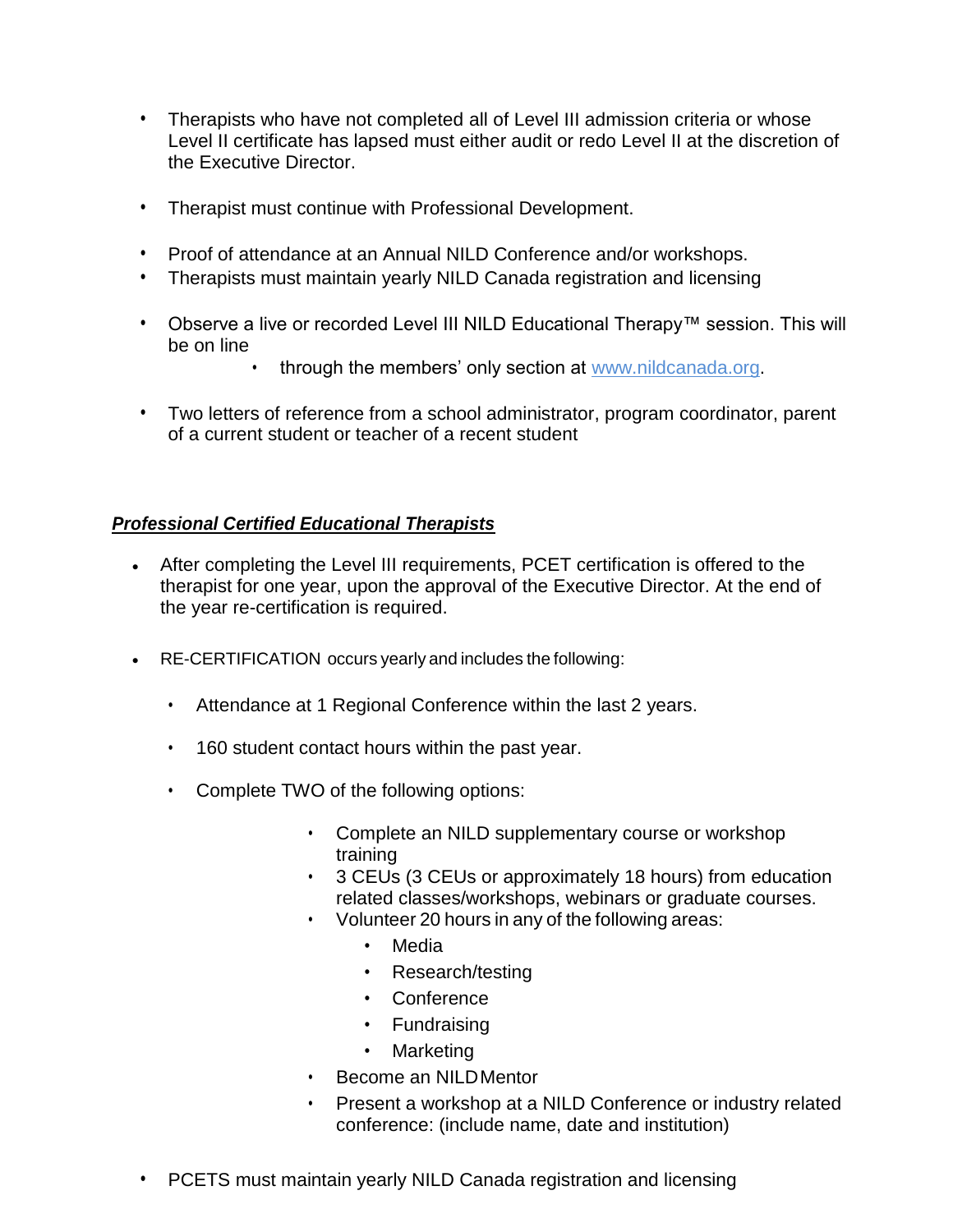## *Registration and Licensing*

- All therapists are expected to register with NILD Canada on a yearly basis:
	- *Intern Educational Therapist* (Level I Therapist)
	- *EducationalTherapist*(Level II and Level IIITherapist withoutPCET)
	- *Professional CertifiedEducationalTherapist* (Level III Therapist with fulfilled PCET requirements)
	- *Registered Parent Educational Therapist* (Parent Therapist, works exclusively with his or her own children)
	- *Associate* (a non-practicing Educational Therapist, school, Search and Teach provider, undergraduate college student, professional, or other interested individual and organization)

# *Benefits of Therapist Registration*

- Legal use of NILD Canada™ Educational Therapy and methodology
- Legal use of NILD Canada™ name and logo on stationary.
- Listing on NILD Canada™ website.
- AccesstotheRegisteredEducationalTherapistssectionoftheNILDCanadawebsite
	- Therapy support
	- Promotional Resources
	- Support teams
- Discount privileges for NILD Canada conferences
- Discount (10%) for NILD US conferences, courses and webinars
- Access to the NILD Facebook Group (closed)